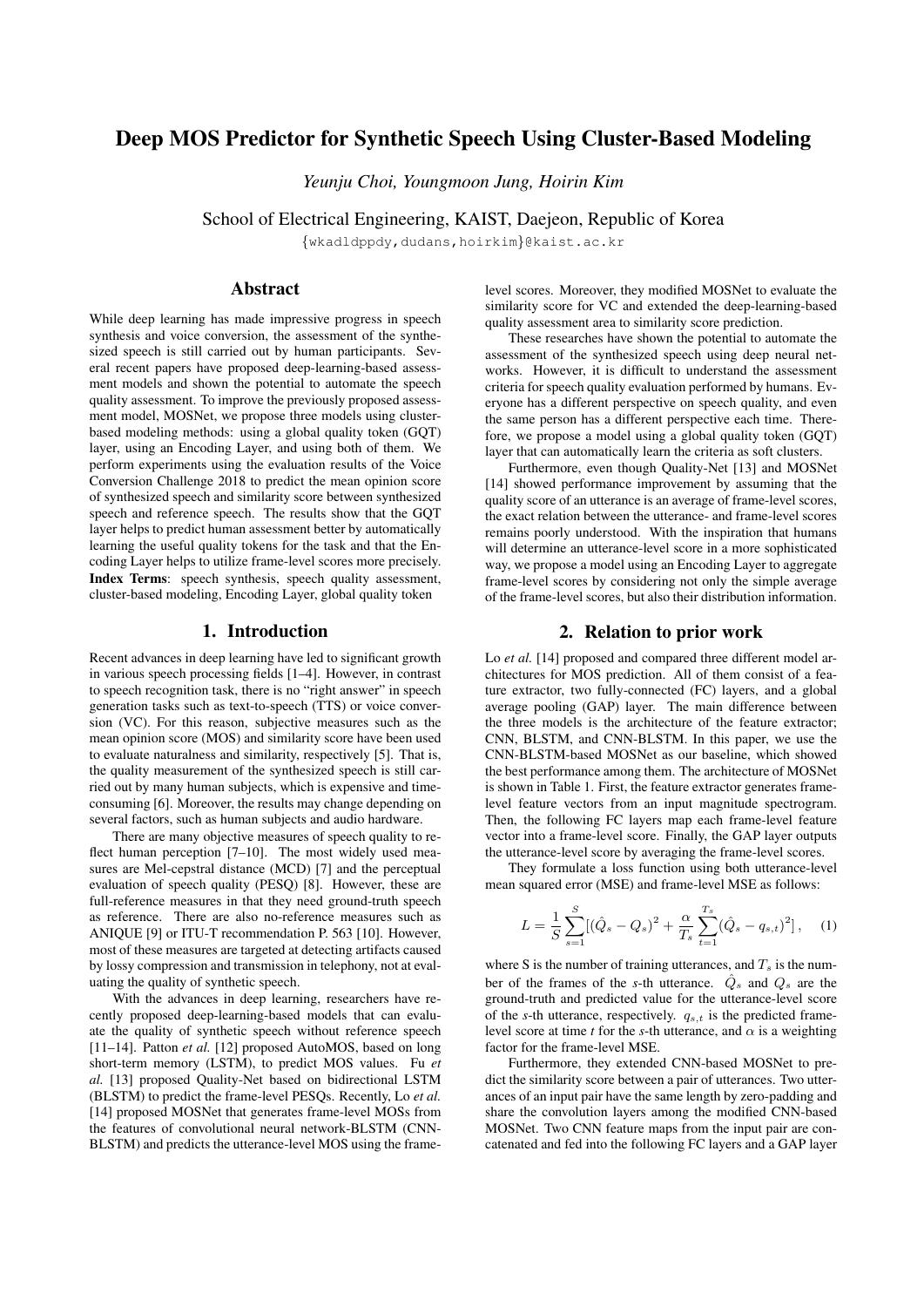Table 1: *Configuration of the model architectures. + GQT and + EL denote using the GQT layer and the Encoding Layer, respectively. The convolutional layer parameters are denoted as conv*{*receptive field size*}*-*{*number of channels*}*/*{*stride*}*. N is the number of frames. SC is skip connection. GAP is global average pooling. K is the number of the codewords for the Encoding Layer. For + EL and + GQT + EL, an additional FC layer of a pooling layer is omitted for simplicity.*

| model                | <b>MOSNet</b>                                                                                                                                | + GOT         | + EL | $+ GOT + EL$  |  |  |
|----------------------|----------------------------------------------------------------------------------------------------------------------------------------------|---------------|------|---------------|--|--|
| input                | $N \times 257$ magnitude spectrogram                                                                                                         |               |      |               |  |  |
| conv.<br>layers      | $\begin{cases}\nconv3 - (channels)/1 \\ conv3 - (channels)/1 \\ conv3 - (channels)/3\n\end{cases} \times 4$<br>$channels =  16, 16, 32, 32 $ |               |      |               |  |  |
| GQT layer<br>with SC |                                                                                                                                              | # $GQTs = 10$ |      | $# GQTs = 10$ |  |  |
| recurrent<br>layer   | <b>BLSTM-128</b>                                                                                                                             |               |      |               |  |  |
|                      | FC-128.                                                                                                                                      |               |      |               |  |  |
| FC                   | ReLU,                                                                                                                                        |               |      |               |  |  |
| layers               | dropout<br>FC-1 (frame-level scores)                                                                                                         |               |      |               |  |  |
|                      |                                                                                                                                              |               |      |               |  |  |
| pooling<br>layer     | Encoding Layer $(K=10)$<br>GAP layer<br>& GAP layer<br>(utterance-level score)<br>(utterance-level score)                                    |               |      |               |  |  |

to generate a similarity score. In this work, we propose SIMNet by modifying CNN-BLSTM-based MOSNet in a similar way, and used this as a baseline model for similarity score prediction. SIMNet concatenates two different feature maps of the shared CNN from the utterance pair and uses the result as an input of the following BLSTM layer.

Two main contributions of our work are the following. First, motivated by a global style token (GST) [15], we propose a model using a global quality token (GQT) layer which learns the tokens that reflect the criteria for speech quality evaluation. The GQTs operate in the same way as the GSTs, but we call them global quality tokens because they are learned in terms of speech quality. Second, we propose a model using an Encoding Layer which aggregates the frame-level scores by considering the distribution of them. Although Quality-Net and MOSNet showed that using frame-level scores improves MOS prediction performance, they only considered average information of the frame-level scores. We consider not only average information but also distribution information of frame-level scores.

### 3. Proposed models

To improve MOSNet, we propose two models based on the GQT layer and the Encoding Layer, respectively. Throughout this paper, '+ GQT' and '+ EL' stand for using the GQT layer and using the Encoding Layer, respectively. Our third model is a combination of the first and second models. For MOSNet, we use 16, 16, 32, and 32 filters for each convolutional block containing three convolutional layers. The architectures of the four models are described in Table 1.

#### 3.1. Global quality tokens for MOS and similarity score

A GST model is proposed in [15] for style-expressive end-toend TTS. It consists of a reference encoder, style token layer, and sequence-to-sequence model. The reference encoder ex-

tracts reference embedding of the reference utterance to refer the style. The GSTs of the style token layer, which are shared by all training sequences, become the soft clusters of reference embedding through training. The goal of the style token layer is to calculate the style embedding, which represents the style of the reference utterance, as a weighted sum of the GSTs. The weights assigned to the GSTs are learned by a multi-head attention module [16]. The style token layer consisting of GSTs and the attention module is randomly initialized and then trained jointly with the whole GST model. Therefore, the GSTs can become useful soft clusters for style modeling, and the GST model can synthesize speech with a specific style of the reference utterance by extracting the style embedding from it.

Although Wang *et al.* [15] suggested the GST layer for TTS, they also showed that GSTs could be used as speaker classification features. There is also a report [17] that the GST layer helps to improve speech recognition performance. In this paper, we report for the first time that the GST layer also helps to improve the performance of the quality assessment task. Here, we refer to the GST as the GQT, as we mentioned in the previous section. Besides, the reference encoder, GQTs, and multi-head attention module are collectively called the GQT layer.

As the GSTs are targeted for a separate reference utterance, they need a separate reference encoder. Unlike GSTs, the GQTs are targeted for the same input utterance of MOS prediction. Therefore, we design our reference encoder to share the convolutional layers with MOSNet. A gated recurrent unit (GRU) [18] layer follows the convolutional layers and the last hidden state of the GRU layer serves as the reference embedding. Then, the quality embedding is calculated in the same way to calculate the style embedding in [15]. As a kind of skip connection, the quality embedding is added to all the frame-level feature vectors of the CNN. We use the resulting representation as an input of the BLSTM layer.

When we use a GQT layer for a similarity score prediction task, we apply the shared GQT layer to generate two quality embeddings from an utterance pair. Then we add each quality embedding to the corresponding CNN feature map before the concatenation of two CNN feature maps.

### 3.2. An Encoding Layer for MOS and similarity score

The Encoding Layer [19] was proposed for texture recognition by learning the inherent visual codewords directly from the loss function. The codewords are learned from the distribution of the CNN features. The Encoding Layer also acts as a pooling layer, which converts feature vectors of any size into a fixed-length representation. Given N feature vectors,  $X = \{x_1, ..., x_N\},\$ and K codewords,  $C = \{c_1, ..., c_K\}$ , the output representation of the Encoding Layer is  $e = \{e_1, ..., e_K\}$ , called residual encoding vector. The residual vector  $r_{ik}$  is calculated by  $r_{ik} = x_i - c_k$  and the assigning weight for  $r_{ik}$  is given by

$$
w_{ik} = \frac{\exp(-s_k \|r_{ik}\|^2)}{\sum_{j=1}^K \exp(-s_j \|r_{ij}\|^2)},
$$
\n(2)

where  $s_k$  is a learnable smoothing factor for  $c_k$ . Then the residual encoding for the  $k$ -th codeword  $c_k$  is calculated as follows:

$$
e_k = \sum_{i=1}^{N} e_{ik} = \sum_{i=1}^{N} w_{ik} r_{ik}.
$$
 (3)

In the speaker recognition task, Cai *et al.* [20] and Jung *et al.* [21] used the Encoding Layer for aggregating the frame-level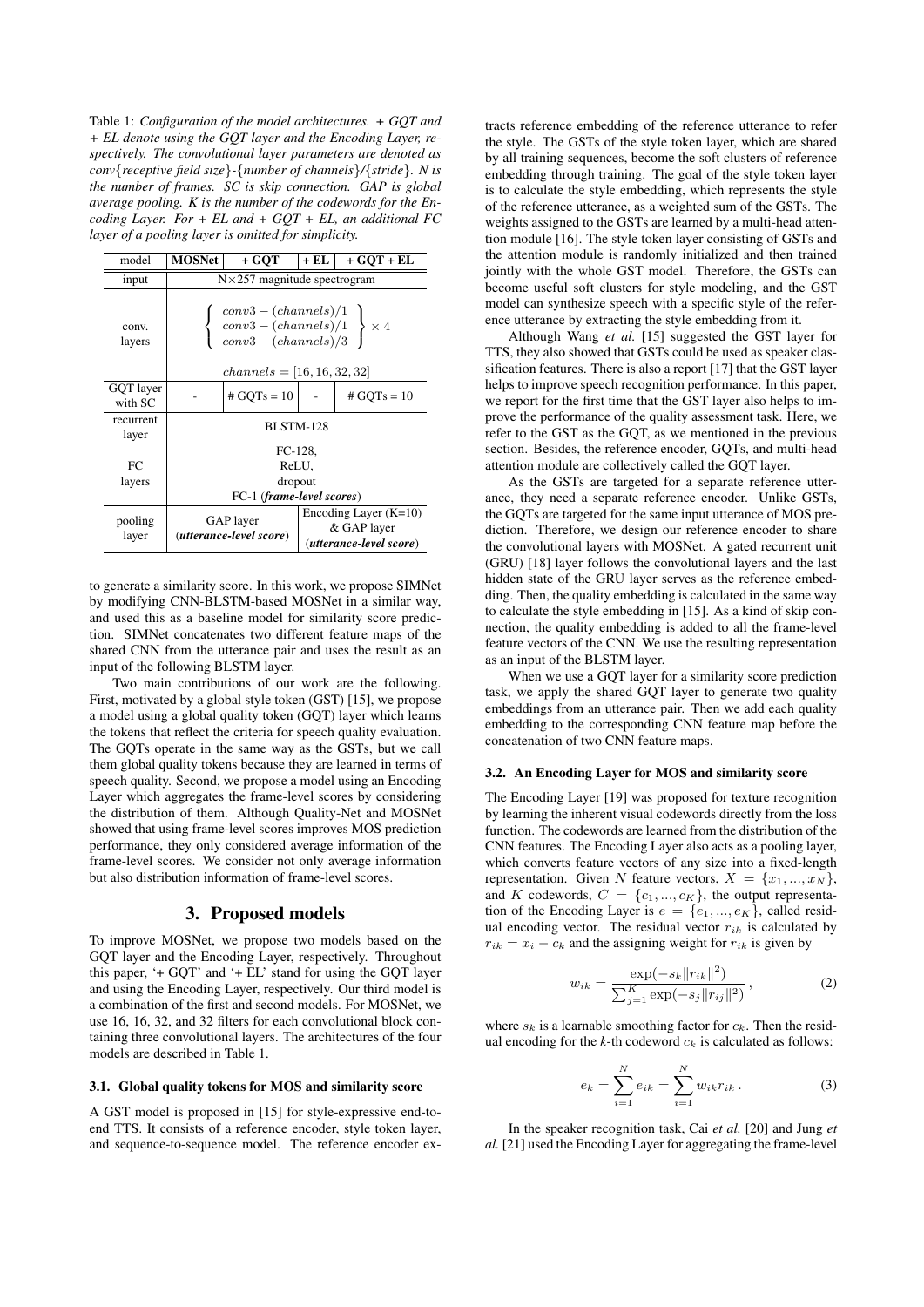speaker features to generate speaker embedding and improved the performance. Motivated by this, we apply the Encoding Layer in the speech quality assessment model. However, we use the Encoding Layer on frame-level scores, not frame-level feature vectors. Moreover, we utilize both GAP layer and Encoding Layer together to combine information from both layers. In ground terrain recognition task, Xue *et al.* [22] showed it is better to use both the Encoding Layer and the GAP layer.

Specifically, we put an Encoding Layer parallel to the GAP layer. The outputs from the Encoding Layer and the GAP layer are the residual encoding vector and the average score, respectively. They are concatenated and used as an input of the following FC layer to predict the utterance-level score.

When we use an Encoding Layer for similarity score prediction, the Encoding Layer aggregates the frame-level similarity scores as in MOS prediction.

### 4. Experiments

# 4.1. Dataset

As in [14], we use the MOS and similarity evaluation results from the Voice Conversion Challenge (VCC) 2018 [23]. The challenge comprised two tasks: Hub task (parallel VC) and Spoke Task (non-parallel VC). The VCC 2018 dataset is based on the device and production speech (DAPS) dataset [24], which includes recordings of professional US English speakers. There are a total of eight source speakers and four target speakers. A total of 23 teams submitted systems to the Hub task, with 11 of them additionally participating in the Spoke task. There are a total of 38 evaluated systems, including the source speaker, the target speaker, and two baseline systems for the two tasks.

For MOS evaluation, 267 people rated the naturalness of 20,580 submitted utterances with a score ranging from 1 ("Completely unnatural") to 5 ("Completely natural"). The corresponding number of evaluation results is 82,304, and the ground-truth MOS of each utterance was obtained by averaging all the MOS ratings of the utterance. Among the 20,580  $\alpha$  audio, ground-truth MOS  $>$  pairs, we use 15,580, 3,000, and 2,000 pairs for training, validation, and testing, respectively. The MOS of each system is obtained by averaging all the MOS values of the utterances from the system.

The same 267 people also rated the similarity between two utterances with a score among 1 ("Same, absolutely sure"), 2 ("Same, not sure"), 3 ("Different, not sure"), and 4 ("Different, absolutely sure"). An utterance pair consists of an anchor utterance, which can be either converted speech or human speech, and a reference utterance, which is an utterance from either the source or the target speaker of the anchor speech with the same linguistic context. There are a total of 30,864 evaluation results, and the ground-truth similarity of each utterance pair is obtained from the average of the scores received. Among a total of  $21,608$  <audio pair, ground-truth similarity pairs, we use 17,286 for training, 2,161 for validation, and 2,161 for testing. We consider a pair  $\langle$  anchor system, reference system $>$  as one system pair, then the corresponding number of system pairs for similarity score prediction is 76.

We also use the MOS evaluation results of the VCC 2016 [25] to test the generalization ability of the models trained on the VCC 2018 training set. The VCC 2016 comprised only a parallel voice conversion task, and there are a total of 26,028 utterances from 20 systems. Each system has 1,600 utterancelevel evaluation results without any description of the utterances. Therefore, we can report only system-level performance

Table 2: *Results of different models. + GQT, + EL, + GQT + EL stand for using the GQT layer, the Encoding layer, and both of them, respectively. The best results are highlighted in bold.*

|                                                                    | <b>VCC 2018</b> |  |                              |  | VCC 2016     |                                        |  |  |  |
|--------------------------------------------------------------------|-----------------|--|------------------------------|--|--------------|----------------------------------------|--|--|--|
| Model                                                              |                 |  | utterance-level system-level |  | system-level |                                        |  |  |  |
|                                                                    |                 |  |                              |  |              | MSE LCC SRCC MSE LCC SRCC MSE LCC SRCC |  |  |  |
| <b>MOSNet</b>                                                      |                 |  |                              |  |              |                                        |  |  |  |
|                                                                    |                 |  |                              |  |              |                                        |  |  |  |
| $+$ GOT                                                            |                 |  |                              |  |              |                                        |  |  |  |
| $+$ EL.                                                            |                 |  |                              |  |              |                                        |  |  |  |
| $+ GQT + EL$ 0.447 0.656 0.616 0.032 0.967 0.940 0.246 0.885 0.839 |                 |  |                              |  |              |                                        |  |  |  |

on the evaluation results of the VCC 2016.

#### 4.2. Implementation details

We implement all the models using PyTorch and train them on a single NVIDIA GTX 1080 Ti GPU with four different random seeds. We set  $\alpha$ , the weighting factor for the frame-level MSE, to 0.8. When we use the GQT layer, we use 10 GQTs and 8 heads for a multi-head attention module. When we use the Encoding Layer, we use 10 codewords. We use a batch size of 16 for MOSNet + GQT + EL and 32 for the rest of the models. We use the Adam optimizer with a learning rate of 0.0001 and set a dropout rate to 0.3. We use the validation set to select the model with the lowest MSE during 200 epochs. We report the average MSE, linear correlation coefficient (LCC) [26], and Spearman's rank correlation coefficient (SRCC) [27] of the models trained with four random seeds.

#### 4.3. Experiments on MOS prediction

First, we discuss the results on MOS prediction with the VCC 2018 test set, shown in Table 2. MOSNet + GQT made improvements with all the metrics except the system-level MSE. To directly interpret the role of each GQT, we should adjust the weights of GQTs and observe the change in the predicted MOSs for various input utterances. However, this process is practically impossible since it requires listening to a lot of utterances and analyzing the factors that affect the MOS, which are expensive and subjective. Instead, from the MOS prediction results, we can infer that the GQTs become useful soft clusters for MOS evaluation.

Using the Encoding Layer improved all the metrics except the utterance-level SRCC as the model aggregated the framelevel scores using their distribution and learned the embeddings that are useful for the aggregation. It achieved the lowest MSE and highest LCC at both the utterance and system level. From the fact that MOSNet + EL shows better performance than MOSNet + GQT, we can say that considering the distribution of frame-level MOSs is more important than learning the quality embeddings for MOS evaluation.

When we combine MOSNet with both the GOT layer and Encoding Layer, the performance of MOSNet + GQT + EL is better than MOSNet + GQT but worse than MOSNet + EL. In other words, the Encoding Layer helps MOSNet + GQT, but the GQT layer does not help MOSNet + EL. As will be described in Section 4.5, we conjecture that GQTs prevent the embeddings of the utterances with similar scores from getting too far from each other, which results in that MOSNet + EL cannot separate the embeddings according to the frame-level scores as before.

With the test results using the VCC 2016 data, we can conclude that either the GQT layer or the Encoding Layer also improves the generalization ability of MOSNet. The Encoding Layer helps generalization through the sophisticated aggregation of frame-level scores. Moreover, the GQT layer directly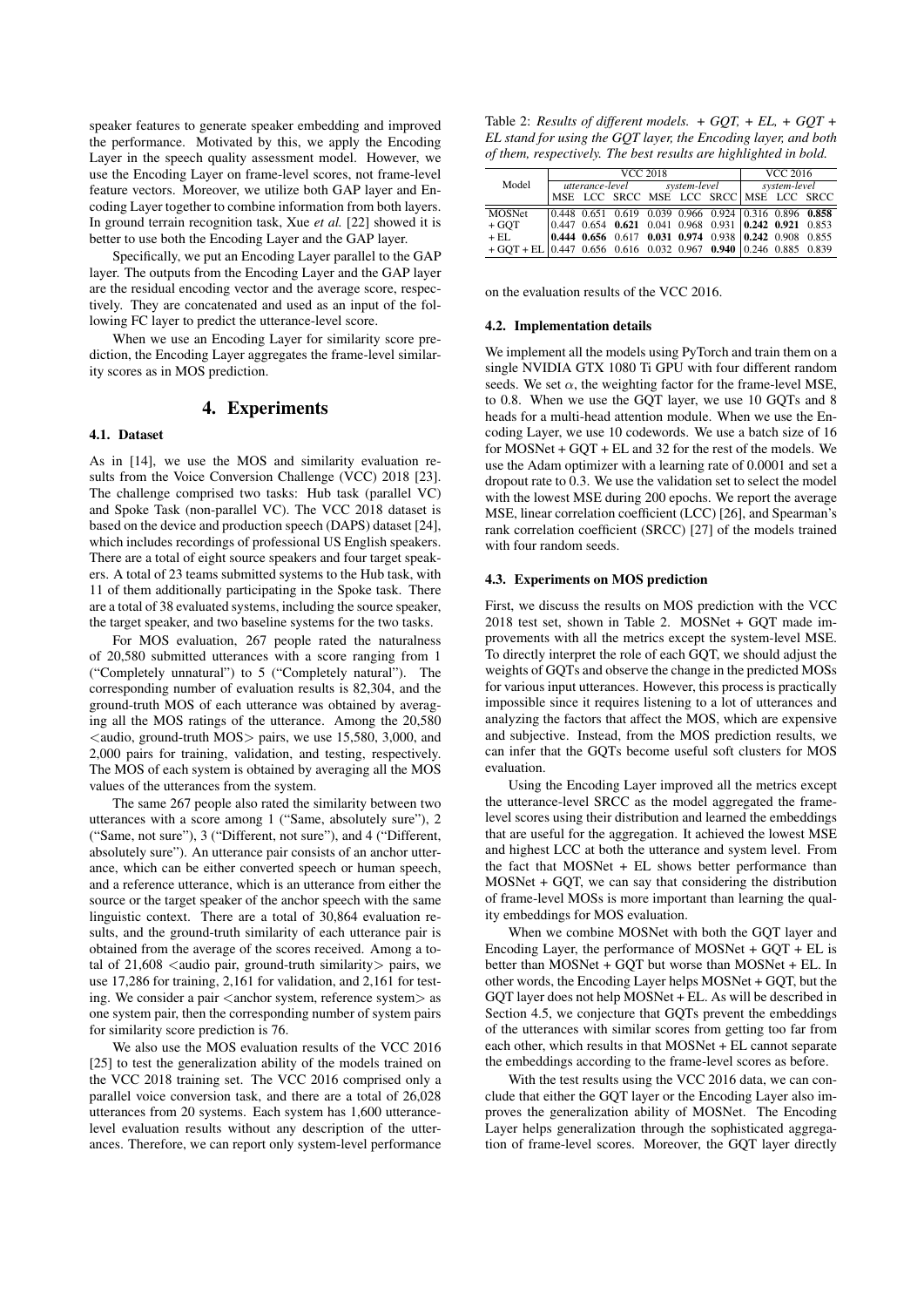Table 3: *Results of similarity prediction. ACC denotes accuracy. The best results are highlighted in bold.*

| Model         | Level  |             | MSE LCC SRCC ACC                                                                                                                                                                                                   |       |
|---------------|--------|-------------|--------------------------------------------------------------------------------------------------------------------------------------------------------------------------------------------------------------------|-------|
| <b>SIMNet</b> |        |             |                                                                                                                                                                                                                    |       |
|               | system |             |                                                                                                                                                                                                                    |       |
| $+ GOT$       |        |             |                                                                                                                                                                                                                    |       |
|               | system |             |                                                                                                                                                                                                                    |       |
| $+$ EL        |        |             |                                                                                                                                                                                                                    |       |
|               | system | 0.049 0.929 | utterance 0.774 0.552 0.549 0.687<br>0.052 0.925 0.905<br>utterance 0.763 0.558 0.554 0.687<br>0.047 0.931 0.913<br>utterance 0.770 0.555 0.554 0.684<br>0.911<br>utterance 0.761 0.560 0.558<br>0.045 0.934 0.916 |       |
| $+ GOT + EL$  |        |             |                                                                                                                                                                                                                    | 0.689 |
|               | system |             |                                                                                                                                                                                                                    |       |
|               |        |             |                                                                                                                                                                                                                    |       |

improves the generalization ability of the model by learning the universal criteria for speech quality evaluation.

#### 4.4. Experiments on similarity score prediction

The performance of the similarity score prediction models is evaluated with the MSE, LCC, SRCC, and accuracy, as shown in Table 3. As we use a scalar for both the ground-truth and predicted similarity score, we regard the scores lower than 2.5 as the answer "Same" and the scores higher or equal to 2.5 as the answer "Different." Then we calculate the accuracy of a model as the ratio of cases when both answers from the model and humans are the same. All the proposed models show improvements in all the metrics except the accuracy.

Note that, unlike in MOS prediction, using the GQT layer shows better results than using the Encoding Layer. We can infer that finding the criteria for voice similarity evaluation is more important than using the distribution of the frame-level similarity scores. Furthermore, SIMNet + GQT + EL achieved the best performance among the four models, which means that SIMNet + EL takes advantage of the GQT layer. Considering this result and the fact that we judge the voice similarity throughout the whole utterance rather than specific frames, we can infer that SIMNet + EL does not separate the embeddings as far as in MOSNet + EL, according to the frame-level scores.

Finally, we test how well our model, SIMNet + GQT + EL, approximates human assessment in terms of an evaluation method used in VCC 2018 [23]. As mentioned earlier, the utterance-level similarity score can be classified into "Same" or "Different." According to the method, the similarity score of a system is the ratio of the utterances that received "Same" compared to the target speech. Then we obtain the MSE, LCC, and SRCC by comparing the scores using the answers of our model and human, which are 0.037, 0.714, and 0.696, respectively.

#### 4.5. Embeddings learned from the proposed models

To discuss the effect of the GQT layer and Encoding Layer to the embeddings, we visualized the embeddings of four MOS prediction models using t-distributed stochastic neighbor embedding (t-SNE) [28] in Figure 1. We displayed a frame-level feature of CNN-BLSTM as a single dot. We consider two systems submitted by one team as the same system because they are based on similar algorithms, which results in a total of 26 systems. We use 390 random utterances from the VCC 2018 test set so that an average of 15 utterances per system exists. We evenly select half of 26 systems after sorting the systems according to the MOS. The color in Figure 1 indicates the system that generates the corresponding utterance. Note that each system has its own system-level MOS in that different systems have different MOSs and the utterance-level MOSs are similar



Figure 1: *Visualization of embeddings for (a) MOSNet, (b) + GQT, (c) + EL, and (d) + GQT + EL*

within each system. The red dots are for the source speech, and the orange dots are for the voice conversion system with the highest MOS.

Compared to (a), (b) shows that the GQT layer prevents the embeddings of the same system from getting apart from each other. Comparing (a) and (c), we see that the Encoding Layer separates the embeddings according to the system. This shows that the Encoding Layer automatically learns the embeddings that are more useful for the aggregation, by utilizing the distribution of the frame-level scores. In (d), we see that the embeddings of the same systems get close to each other while embeddings of different systems get apart from each other. Specifically, + GQT + EL learns distinguishable embeddings between different systems that have higher MOSs, including S00, N10, and N17. However, the other systems having lower MOSs are less distinguishable from each other than in MOS + EL. We infer that this is the main reason for the degradation of performance.

# 5. Conclusion

We proposed three deep-learning-based speech quality assessment models using cluster-based modeling, which improved MOSNet and SIMNet using a GQT layer, an Encoding Layer, and both of them, respectively. With experimental results on MOS and similarity score prediction, we showed that the GQT layer learns the criteria of speech quality evaluation as soft clusters, and the Encoding Layer utilizes the frame-level scores in a more sophisticated way. For future work, we will apply our models to approximate other speech quality assessments, such as PESQ. Furthermore, we will use our models to guide current TTS models to learn human perception, by using a perceptual loss in training. Finally, we will figure out how to create the synergy between using the GQT layer and using the Encoding Layer for MOS prediction.

# 6. Acknowledgements

This material is based upon work supported by the Ministry of Trade, Industry & Energy (MOTIE, Korea) under Industrial Technology Innovation Program (No. 10080667, Development of conversational speech synthesis technology to express emotion and personality of robots through sound source diversification).